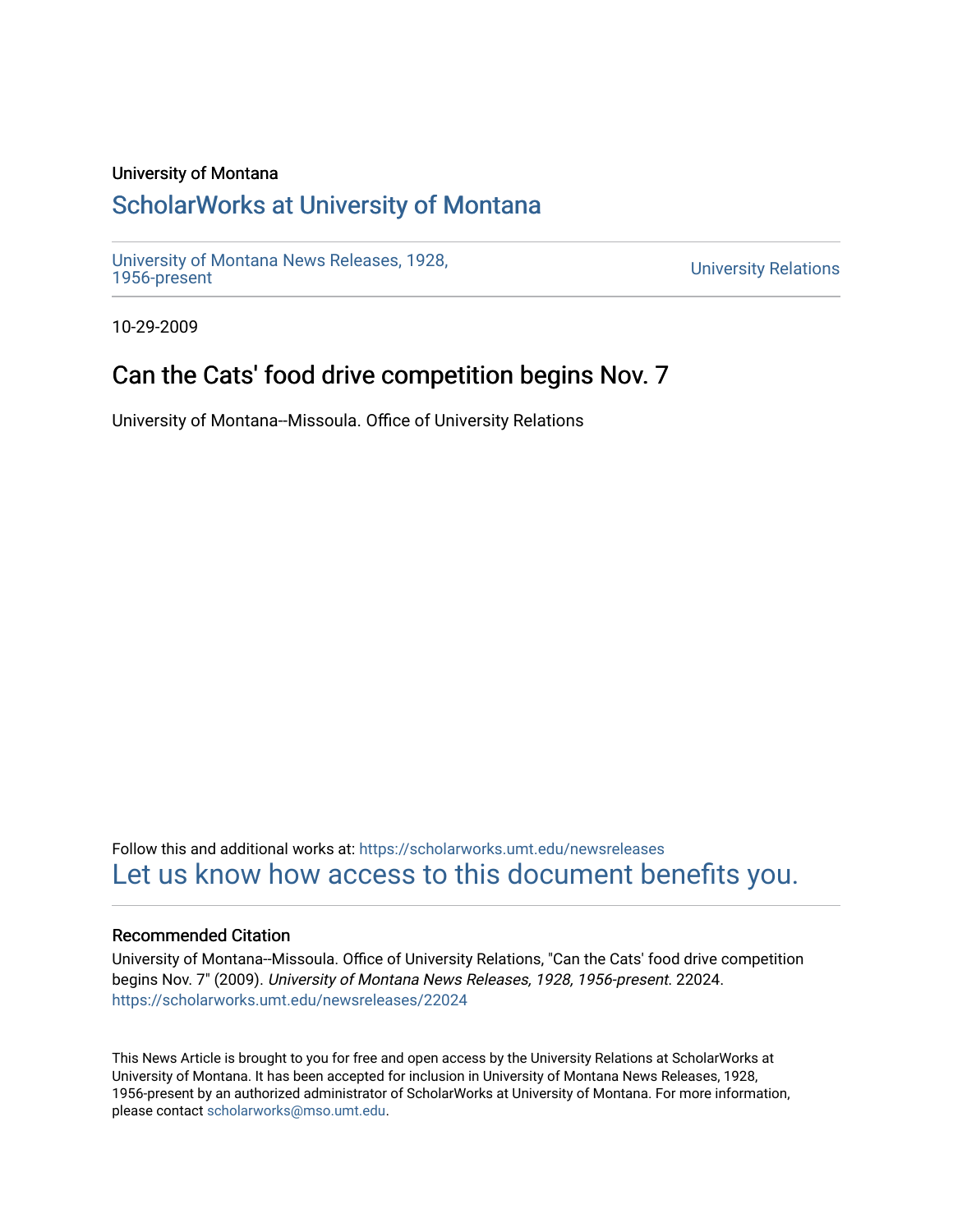

UNIVERSITY RELATIONS • MISSOULA, MT 59812 • 406.243.2522 • FAX: 406.243.4520

## N E W S R E L E A S E

Oct. 29, 2009

**Contact:** Ashley Widtfeldt, UM Office for Civic Engagement, 406-243-5531, [oce@mso.umt.edu](mailto:oce@mso.umt.edu).

#### **'CAN THE CATS' FOOD DRIVE COMPETITION BEGINS NOV. 7**

#### **MISSOULA—**

The University of Montana needs your help for a victory over Montana State University and over hunger during the annual "Can the Cats" food drive competition Nov. 7-21.

UM's Office for Civic Engagement has teamed with the University's Office of Greek Life to provide easy ways for campus and community members to help the Griz win this year.

Beginning Saturday, Nov. 7, designated boxes for canned food donations will be located on campus in every UM residence hall, at The Source in the University Center and at the Office for Civic Engagement, located in Davidson Honors College Room 015. Collection boxes also will be placed at various Missoula locations.

Volunteers will collect canned food at Washington-Grizzly Stadium entry gates during Montana's home game against Northern Colorado on Saturday, Nov. 14. The food drive competition winner will be declared Saturday, Nov. 21, when UM and MSU hit the field for the 109th annual Brawl of the Wild in Bozeman.

All canned food items collected by UM will be donated to the Missoula Food Bank.

For more information, call Ashley Widtfeldt at 406-243-5531 or e-mail

[oce@mso.umt.edu](mailto:oce@mso.umt.edu).